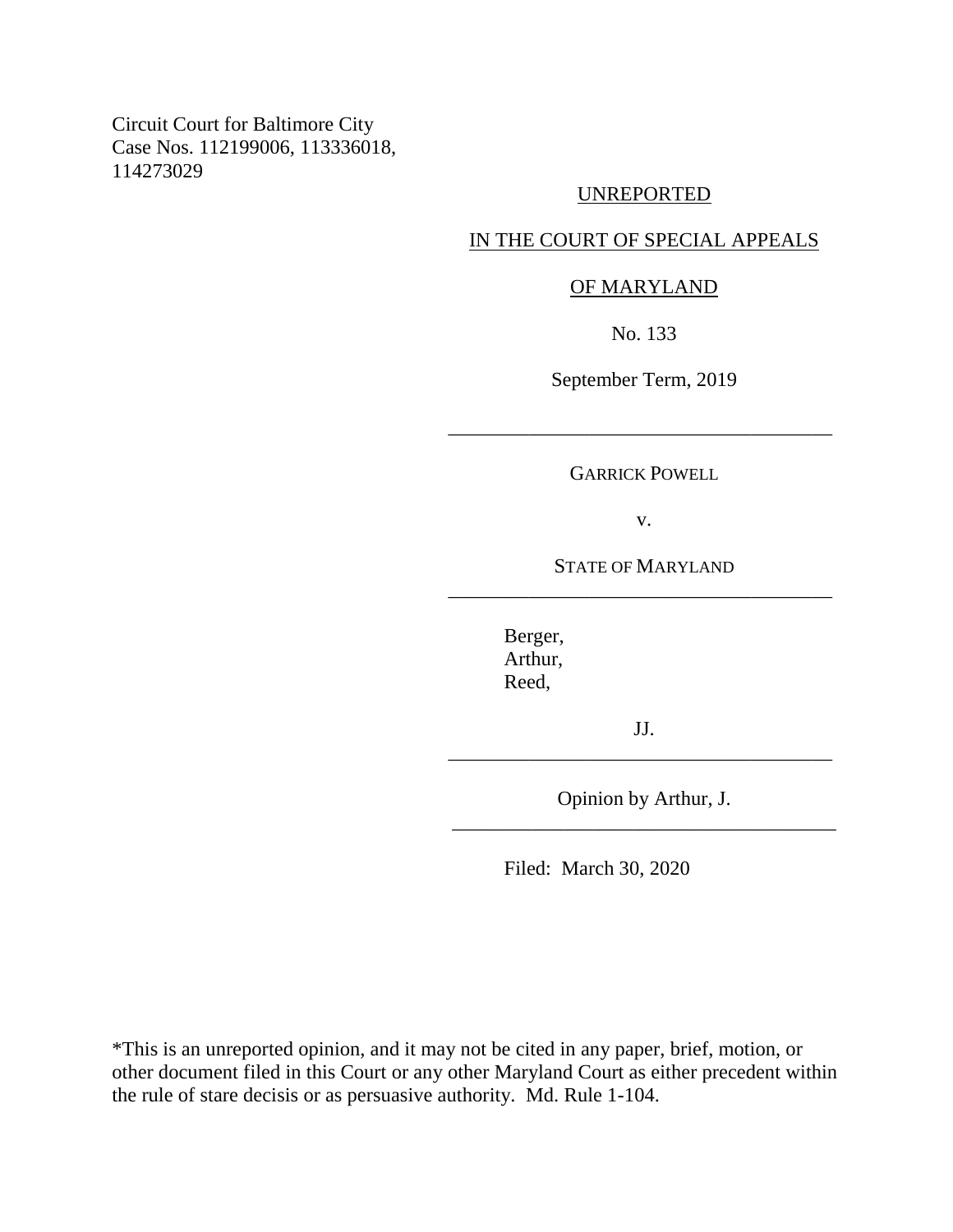While serving probation for three convictions that occurred in 2015, Garrick Powell, appellant, was charged with possession of cocaine with intent to distribute, possession of cocaine, possession of paraphernalia, and several traffic offenses. [R. 11- 12, 14-17.] Although Powell was found guilty only of the traffic offenses, the State charged him with violating his probation because of his alleged possession of cocaine. [R. 11-12, 16-17, 62-63.]

At a probation revocation hearing, the State presented evidence that a police officer observed Powell discard a baggie that contained a substance that was later identified as cocaine by a police chemist. The State also presented remote testimony via Skype from the officer who submitted the baggie for testing. Defense counsel objected, arguing that the State was required to put on live, in-person testimony from the chemist and the officer. The Circuit Court for Baltimore City overruled those objections and found that Powell violated the terms of his probation [T3. 88.] The court sentenced Powell to 11 years of imprisonment in one case and concurrent terms of seven years, seven months, and 12 days in each of the other cases. [S. 29.]

Having been granted leave to appeal, $<sup>1</sup>$  Powell presents the following two questions:</sup>

1. Whether, at the violation of probation hearing, the circuit court erred in allowing the State to introduce the chemist's report without the presence of the chemist, analyst, or other persons in the chain-of-custody over the

 $\overline{a}$ 

<sup>&</sup>lt;sup>1</sup> "[A]ppellate review of a probation revocation order may be sought only by filing an application for leave to appeal." *State v. Brookman*, 460 Md. 291, 311-12 (2018). *See* Md. Code (1973, 2013 Repl. Vol.), § 12-302(g) of the Courts & Judicial Proceedings Article ("[r]eview of an order of a circuit court revoking probation shall be sought by application for leave to appeal[]").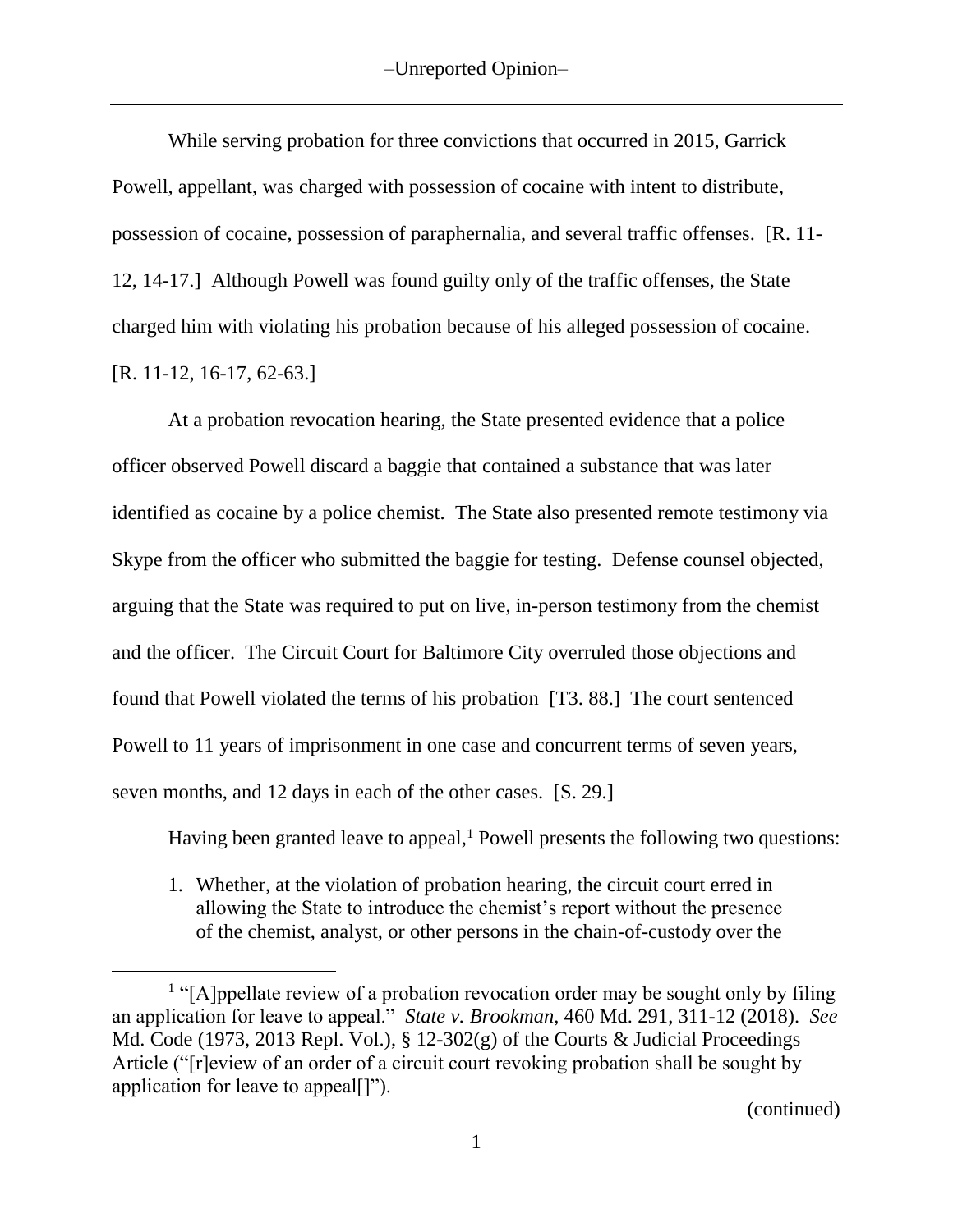probationer's objection where the probationer had made a timely demand for the chemist's presence pursuant to  $\S$  10-914(f) of the Courts & Judicial Proceedings Article of the Maryland Code.

2. Whether the circuit court erred in allowing a State's witness, a retired police officer residing in another state, to testify via Skype at the probation revocation hearing.<sup>2</sup>

[Order granting leave to appeal, 4/8/19.]

We conclude that the court erred in denying Powell his statutory right, under Md.

Code (1973, 2013 Repl. Vol.), § 10-914(e)-(f) of the Courts & Judicial Proceedings

Article ("CJP"), to cross-examine the chemist who performed the test on which the

violation finding was premised. Accordingly, we shall vacate the judgment and remand

the case for further proceedings.

 $\overline{a}$ 

# **BACKGROUND**

In 2015 Powell was convicted and sentenced as follows in the Circuit Court for Baltimore City:

<sup>&</sup>lt;sup>2</sup> In his brief, Powell formulates these questions as follows:

<sup>1.</sup> Did the circuit court err by allowing an important State's witness to testify via a Skype connection in which he could not see the courtroom?

<sup>2.</sup> Did the circuit court err by admitting a chemical analysis report in lieu of live testimony by the analyst?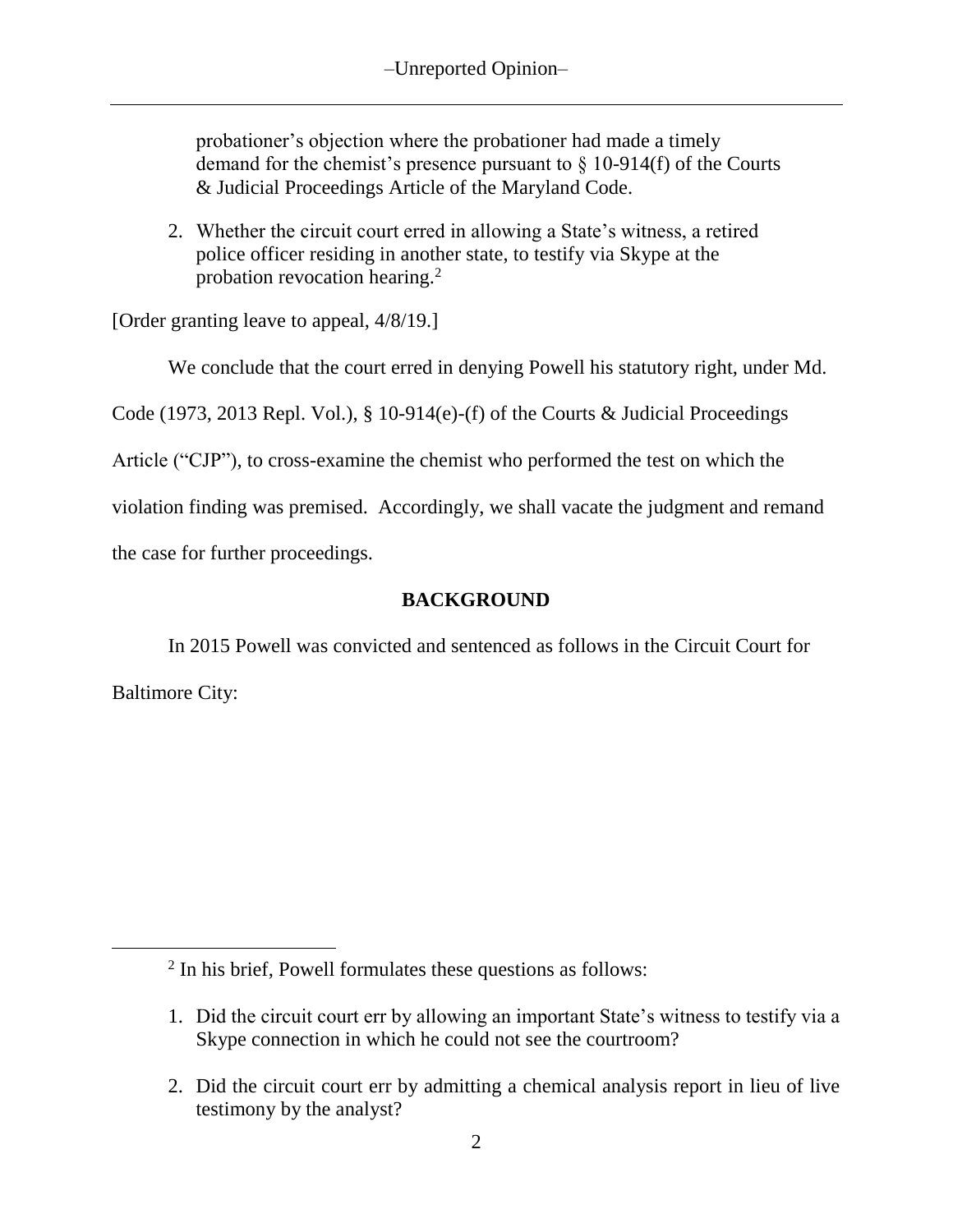| <b>Offense</b>                                        | <b>Conviction</b>             | Case No.      | <b>Sentence</b>                                                                                                                                                                                                        |
|-------------------------------------------------------|-------------------------------|---------------|------------------------------------------------------------------------------------------------------------------------------------------------------------------------------------------------------------------------|
| Possession of<br>cocaine with intent<br>to distribute | June 15, 2015,<br>guilty plea | No. 112199006 | 10 years, concurrent<br>with sentence in<br>No. 113336018,<br>with credit for time<br>served and the<br>balance of seven<br>years, seven<br>months, and 12<br>days suspended in<br>lieu of three years<br>of probation |
| Possession of a<br>weapon while<br>confined           | June 15, 2015,<br>guilty plea | No. 113336018 | 10 years, concurrent<br>with sentence in<br>No. 112199006,<br>with credit for time<br>served and the<br>balance of seven<br>years, seven<br>months, and 12<br>days suspended in<br>lieu of three years<br>of probation |
| Witness<br>intimidation                               | August 3, 2015,<br>jury trial | No. 114273029 | 15 years, all but<br>four suspended in<br>lieu of three years<br>of probation                                                                                                                                          |

## [R. 11, 14, 57, 69-70.]

The following year, on May 10, 2016, Powell was arrested in Baltimore County following a traffic stop. (T2.10) He was charged with possession of cocaine with intent to distribute, possession of cocaine, speeding, and driving with a learner's permit without supervision, in Case No. 03-K-16-002982 in the Circuit Court for Baltimore County. [R.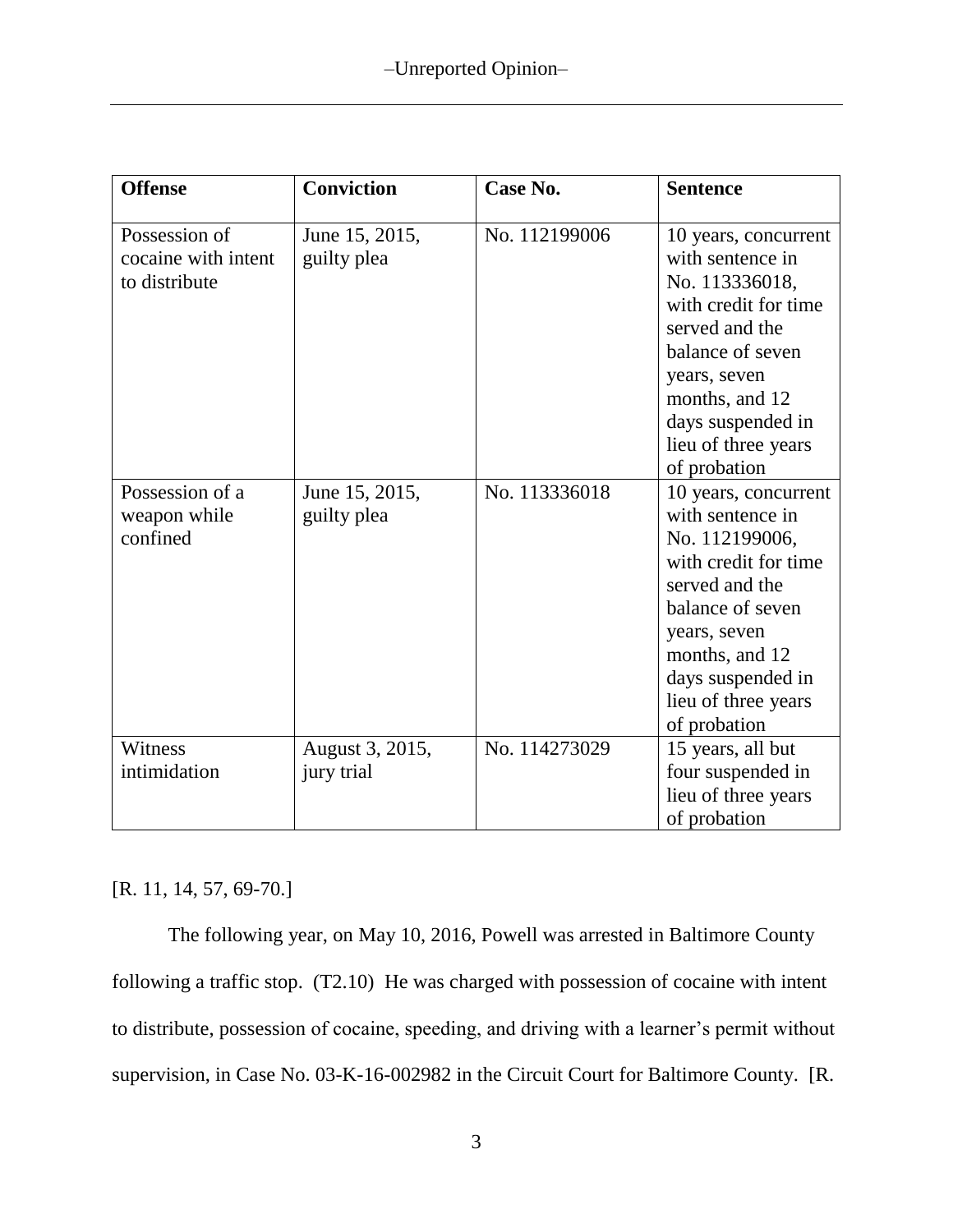11-12.] As a result of those charges, the Division of Parole and Probation asserted that Powell had violated the terms of his probation in the three Baltimore City convictions listed above. [R. 11-40.]

On May 26, 2017, a Baltimore County jury found Powell guilty of the nonincarcerable driving offenses in Case No. 03-K-16-002982, but acquitted him of the drugrelated charges. [R. 58, 62.] Despite the acquittals, the State gave notice that it intended to continue to pursue the revocation of probation case by presenting evidence of the conduct that gave rise to the charges in Baltimore County case.  $[R. 12, 57-58, 61-68.]^3$ 

CJP § 10-914(f)(1) states that, "[o]n written demand of a defendant filed in the proceeding at least 5 days before the hearing to revoke a defendant's probation or work release, the prosecution shall require the presence of the chemist or analyst who performed the test or any individual in the chain of custody or control as a prosecution witness." Before the violation of probation hearing, Powell filed a timely demand, pursuant to CJP  $\S$  10-914(f)(1), for the State to call the chemist or analyst who tested the substance that was recovered during the Baltimore County traffic stop, as well as others in the chain of custody. [Supp. to record; R.70; T1.10; T2.5.]

 $\overline{a}$ 

<sup>&</sup>lt;sup>3</sup> Collateral estoppel did not preclude the State from attempting to prove a violation of probation on the basis of the conduct that gave rise to the charges on which Powell was acquitted. *See Gibson v. State*, 328 Md. 687, 695-96 (1992). "A verdict of not-guilty is hardly tantamount to a finding that no wrong was done." *Id.* at 695. Powell's acquittal did "not necessarily prove his innocence; rather, it reflect[ed] the State's inability to prove its case beyond a reasonable doubt." *Id.* Although Powell was acquitted of the drug charges, "it does not follow that the State failed to assemble evidence sufficient to persuade the court that illegal acts probably occurred . . . under the less-exacting standard of the preponderance of the evidence." *Id.* at 695-96.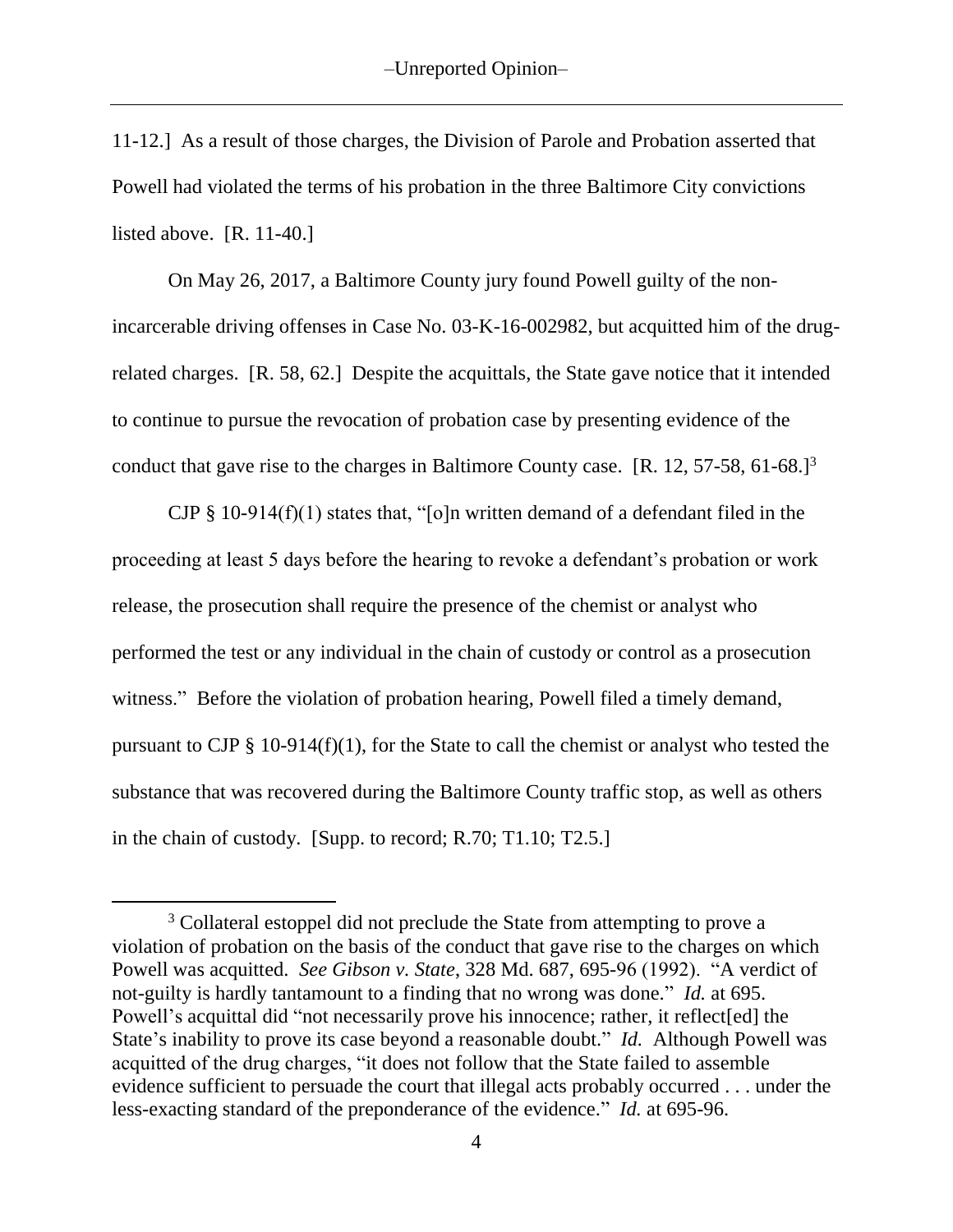At a status conference on October 30, 2017, the day before the hearing was to begin, the prosecutor argued that the State should not be required to produce witnesses to prove the chain of custody. Although the State apparently could produce two of the necessary witnesses, the prosecutor proffered that one witness, who had initiated the traffic stop, transported the alleged cocaine to the precinct for a field test, witnessed the field test, and submitted the baggie for chemical analysis, had retired and moved to another state. [T1.6.] Another witness, the chemist who had analyzed the alleged cocaine, had retired and had not returned the prosecutor's call. [T1. 7.]

Over a defense objection, the court ruled that if additional witnesses were necessary, after the available witnesses testified the following day, it would schedule another date for the State to present those "technical witnesses." [T1.12-13.] The court expressed doubt about whether the chemist was a necessary witness in a probation revocation proceeding, which is a civil case in which the Sixth Amendment right of confrontation does not apply. *See generally Blanks v. State*, 228 Md. App. 335, 356-58  $(2016).<sup>4</sup>$ 

At the hearing the following day, the State called two police officers: one who observed Powell discard a baggie during the traffic stop and another who witnessed a positive field test on that evidence.

<sup>&</sup>lt;sup>4</sup> As discussed in greater detail later in this opinion, however, a probationer does have a more limited right of confrontation under the Due Process Clause of the Fourteenth Amendment (*see Blanks v. State*, 228 Md. App. at 339) and under CJP § 10-  $914(f)(1)$ .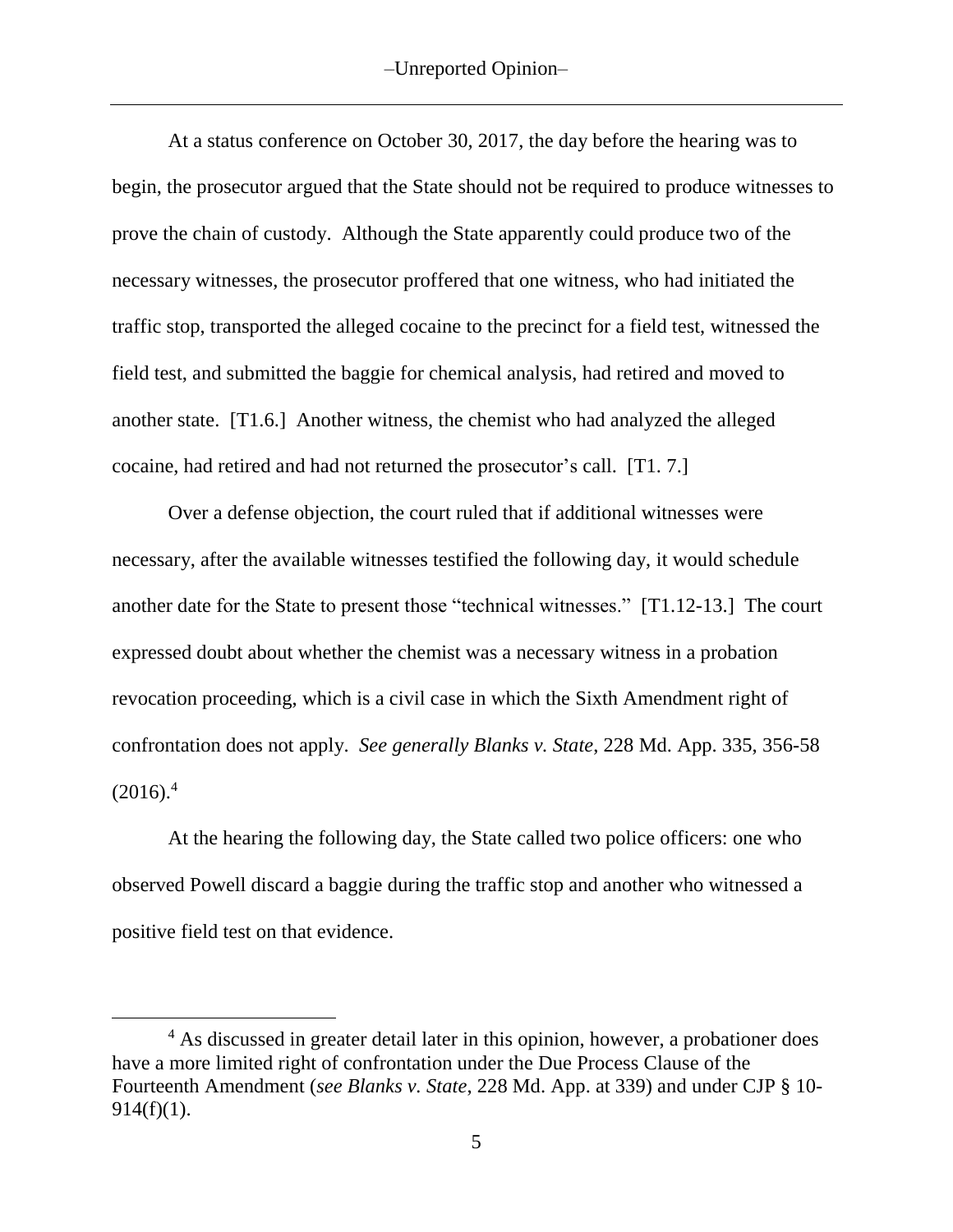Officer Savoy testified that she and Officer Webb "arrived for backup" during a May 10, 2016, traffic stop made by Officer Donovan. [T 2.8, 10, 21.] Officer Donovan informed her that he had stopped Powell's car for speeding and that "there was a potential warrant for" him. [T 2.10.] Officers Donovan, Savoy, and Webb removed Powell and his female passenger from the car. [T2. 10, 26.] Officer Donovan handcuffed Powell, patted him down, searched his pockets, and seated him on a curb while the officer awaited information about the warrant. [T2. 10, 26-27, 32.] The passenger was searched and seated as well. [T2. 28-29.] According to Officer Savoy, the area where both detainees were seated "was clear and free of debris[.]" (T2.10, 28)

After 20 to 30 minutes, Powell allegedly discarded what appeared to be a baggie

of cocaine. [T2. 11-12, 32-33.] Officer Savoy described what happened as follows:

[OFFICER SAVOY]: Mr. Powell was like kind of a little fidgety and he moved. He got up before he was told to get up. And in the meantime he had like a jerking motion. And something went flying in the air and heard it down on the ground. [Sic] Turned around and looked, and there was a white powdery substance and a black bag sitting on the curb.

[PROSECUTOR]: So what specifically did you see?

[OFFICER SAVOY]: I saw him get up from the seated position where he was told to stay. And, you know.

[PROSECUTOR]: And then what else did you see?

[OFFICER SAVOY]: And then he moved forward like in a jerking motion, and something caught the side of my eye, and it fell on the ground. I heard the sound of something falling on the ground.

[T2. 11.]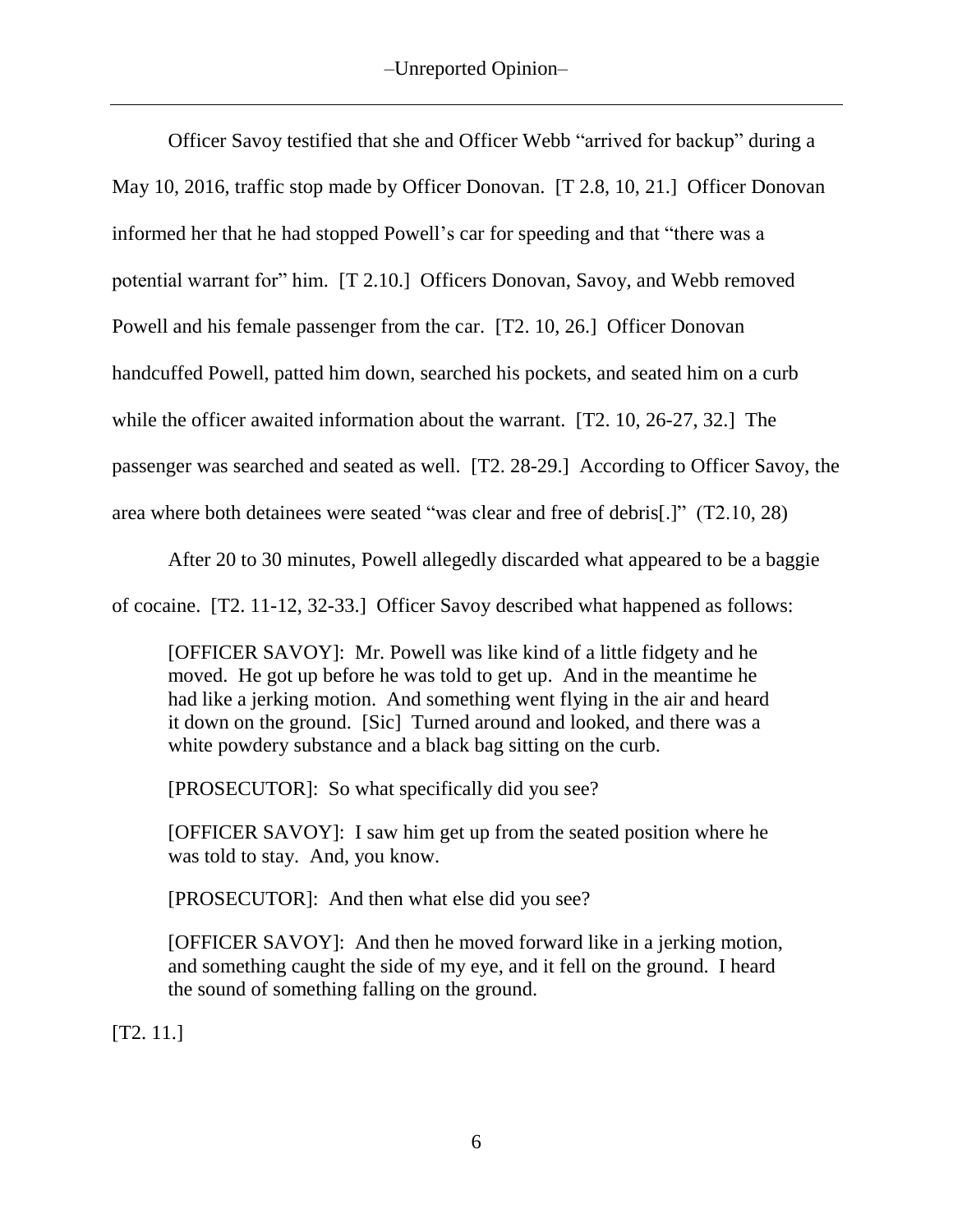As Officer Webb picked up the item from the ground, Officer Savoy saw that it was "[a] white powdery substance wrapped in a plastic bag." [T2.11, 24-25, 33.] When asked whether the bag was his, Powell said that "it wasn't," and that "it fell out the tree." [T2. 12.] Officer Savoy testified that Officer Donovan took possession of the baggie and submitted it for analysis. (T2.12, 16-17) When the State moved for the admission of Officer Donovan's request for analysis (State's Exhibit 1) and the report of the results (State's Exhibit 2), the court sustained defense counsel's objection, stating, "[W]e'll discuss its admission later on." [T2. 17.]

Detective Day testified that he and Detective Wood responded to the police station where Powell was transported, to interview Powell and to conduct a field test of what was suspected to be a controlled dangerous substance ("CDS"). [T2.42-43.] Detective Day, who testified as an expert in the identification of narcotics and methods of distribution, [T2. 41-42] received a clear baggie from Officer Donovan, with a white, chunky substance inside of it that weighed approximately 15 grams. [T2. 43-44, 46.] When Detective Wood field-tested the substance in Detective Day's presence, it "reacted positively for the presence of cocaine." [T2. 44-45, 48-50.] Detective Day estimated that the substance had a street value of close to \$1,000.

The detectives administered *Miranda* warnings to Powell. According to Detective Day, Powell initially stated "he didn't wish to speak with" the detectives. [T2. 47.] As the detectives walked away, however, Powell volunteered "that it was not his cocaine." [T2. 47.]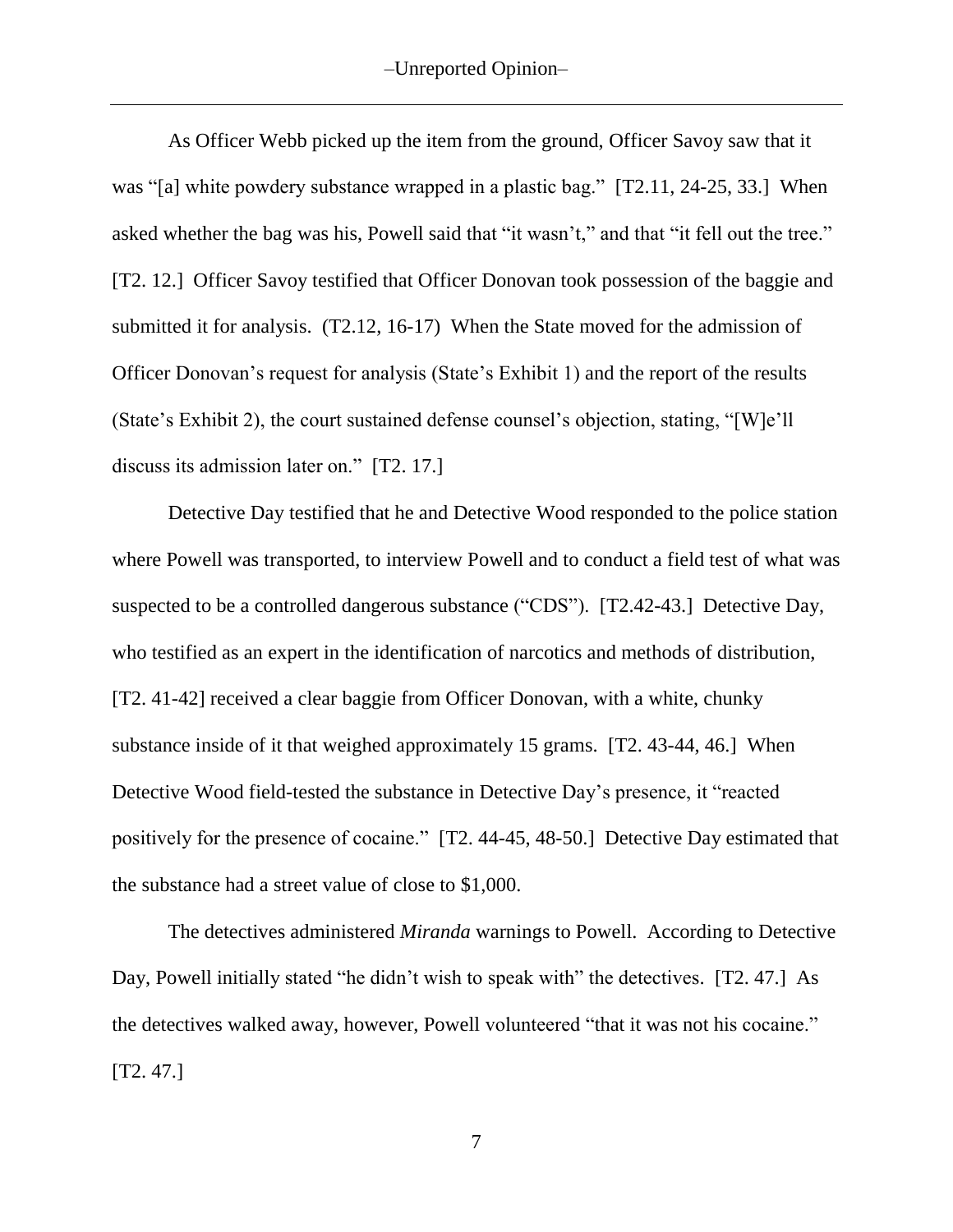After the State's two witnesses finished testifying, the prosecutor addressed the State's obligation to produce the unavailable witnesses – Officer Donovan, who took the alleged cocaine to the precinct for testing, and the chemist or analyst who tested the substance and reported that it was cocaine. During that discussion, the court posited that the chemist's report would be admissible hearsay in a civil hearing concerning a violation of probation, in which the strict rules of evidence do not apply. *See generally Blanks v. State*, 228 Md. App. at 353-55. Apparently referring to the requirements of CJP § 10- 914, defense counsel responded that he had "filed the appropriate forms" to require the State to produce the chemist and the witnesses in the chain of custody. The court ultimately agreed that the State was required to produce all witnesses in the chain of custody, including Officer Donovan, but it permitted the State to introduce what it called the "hearsay report" of the chemist.

The prosecutor proffered that Officer Donovan was living in another state and that she had not spoken to him about returning to Maryland to testify. She stated that she would "make contact with the officer" and "perhaps . . . file a notice of intent [for] him to testify, electronically, telephonically, by Skype" on November 13, 2017, when the court scheduled the hearing to resume. Over an objection in which the defense cited the postponements that the State had already received, the court ruled that if the officer was not available on that date, "[W]e'll see what we can do."

When the hearing resumed on November 13, 2017, the prosecutor advised the court that Officer Donovan was available to testify via Skype at any time during the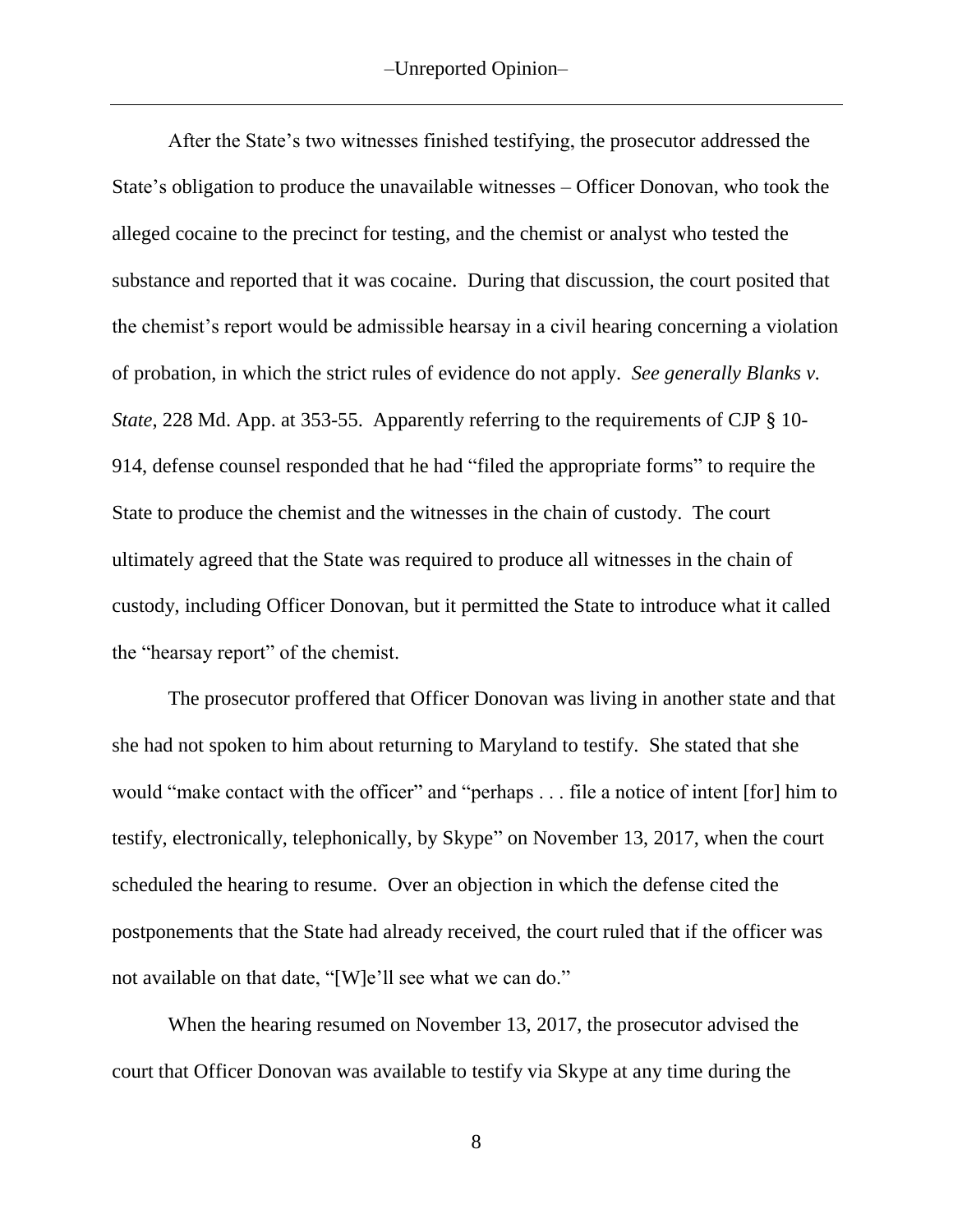following three days. [T3. 3-4.] Defense counsel objected that the officer was not present in court, arguing that he was not "an 'unavailable' witness" and that the right of confrontation is limited when a witness testifies via a video-link. [T3. 4.] Counsel added that the State had not "filed any appropriate paperwork" to support its request to have the officer testify via Skype. The prosecutor replied that she would "file whatever paperwork is needed" and argued that there is no constitutional right to confrontation in a probationrevocation proceeding. During this discussion, the prosecutor disclosed that Officer Donovan had been in Maryland over the past weekend.

The court postponed the proceeding until December 18, 2017, ruling that this would be the State's "last chance."<sup>5</sup> Over a defense objection that the video testimony could not be justified "for a reason of mere convenience" and that "every person within the chain of custody has to be present and testify," the court allowed Officer Donovan to testify via Skype.

Officer Donovan's testimony was broadcast into the courtroom on a laptop screen, so that the witness was visible to the court, counsel, and Powell, who gathered around the computer. [T4. 4-6, 15-17.] Because the laptop did not have a speaker that permitted everyone to hear what the officer said, the audio portion of the testimony was transmitted by cell phone. Because the laptop did not have a functioning camera, Officer Donovan was not able to see anything in the courtroom. [T4. 16-19, 38-39, 71.]

 $\overline{a}$ 

<sup>5</sup> The court recognized that Powell had been jailed, awaiting the results of the violation of probation hearing, while the State was assembling its case.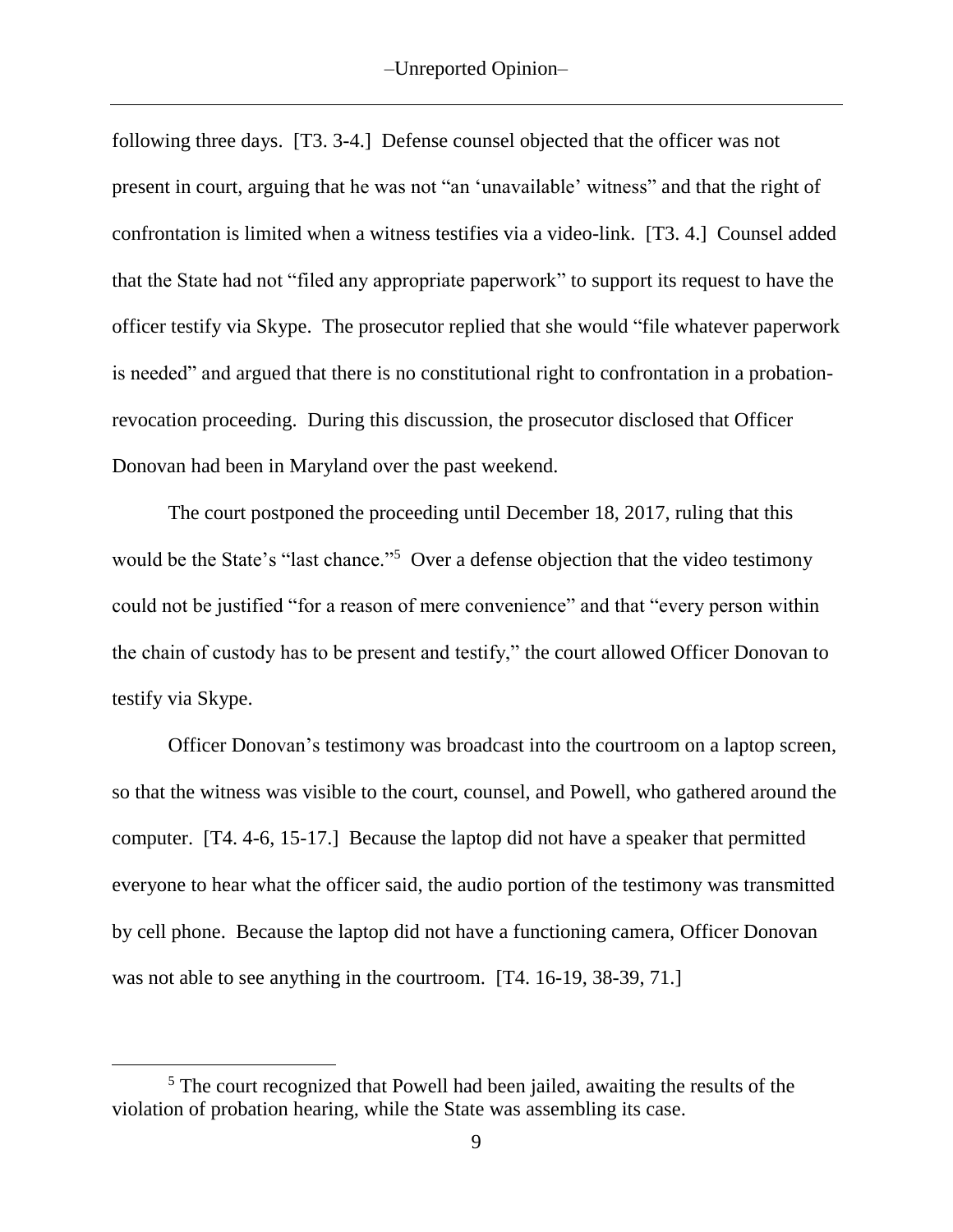In his testimony, Officer Donovan confirmed that he had stopped Powell's car for speeding, that Powell was driving, and that a woman was in the front passenger seat. [T4. 20, 23-24.] Each occupant of the vehicle had only a learner's permit. [T4.23-24.] When Officer Donovan checked the "warrant database," he discovered an active warrant for Powell's arrest, requested backup, and waited until Officers Savoy and Webb responded. [T4. 24-25.]

Powell complied with Officer Donovan's request that he exit the vehicle. [T4.25.] After handcuffing Powell and doing a pat-down of Powell and his passenger, the officer did not feel anything like the baggie that was later recovered in the street. [T4.25-26, 49- 51.] The officer helped Powell to sit on the curb. [T4.25, 49.] Powell was seated near "a sidewalk with [a] grassy area approximately three feet between the curb and the road where the gutter meets to the sidewalk<sup>[1]</sup> [T4. 27.]

After Officer Donovan informed Powell that there was an outstanding warrant and that he was under arrest, Officers Savoy and Webb started to raise Powell from the curb. At that point, "Officer Savoy saw him drop the white substance wrapped in cellophane clear plastic." [T4. 26.] Officer Donovan did not see the substance fall to the ground. [T4. 27.] Instead, as he was walking towards Powell, the officer heard him say, "[T]hat's not mine[;] it fell from the tree[.]" [T4. 27.] Officer Donovan "turned to see what he was talking about" and "saw [Officer Webb] as she bent over and picked up the object which Mr. Powell had said had fallen from the tree." [T4. 27.]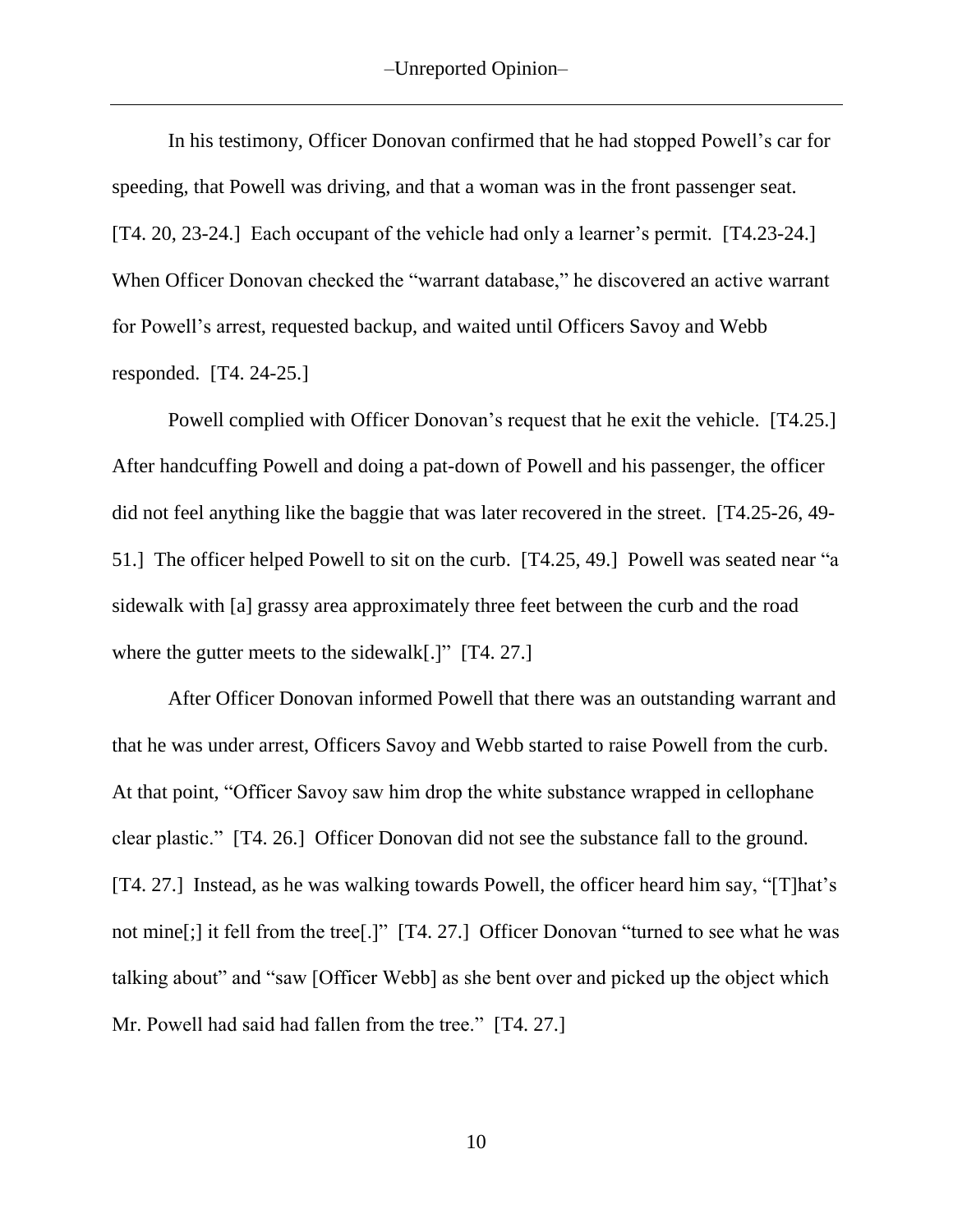When Powell was arrested, he had almost \$600 in cash, mostly in \$20 dollar bills. [T4. 29.]

After Officers Savoy and Webb transported Powell to the precinct, Officer Donovan searched Powell's vehicle and proceeded to the precinct with the suspected CDS. [T4. 32.] He gave the baggie to Detectives Wood and Day, but was not present for their field test. [T4. 34-35.] When the detectives returned the baggie to him, Officer Donovan entered it into evidence and completed a "submission form" for an analysis. [T4. 36, 46; State's Ex. 1.]

After hearing Officer Donovan's testimony, the court, citing *White v. State*, 223 Md. App. 353 (2015), found that the State had not established that it was necessary, as opposed to merely expedient or convenient, for the officer not to testify in person in the courtroom. 6 [T4. 77.] The court offered to disregard all of Officer Donovan's testimony except the chain of custody evidence, because, the court said, "[t]hat is in no way accusatory." [T4. 76-77.]

Defense counsel objected, reiterating that none of Officer Donovan's testimony should be allowed. [T4. 78.] After some additional discussion, however, defense counsel agreed to the court's offer to consider Officer Donovan's testimony only as to the chain

 $\overline{a}$ 

<sup>6</sup> Among other things, *White v. State*, 223 Md. App. at 386-401, concerns the circumstances in which a court may permit a witness to testify by means of two-way video-conference in a criminal proceeding in which the defendant has a Sixth Amendment right of confrontation. As previously stated, the Sixth Amendment does not apply in a probation-revocation hearing. *Blanks v. State*, 228 Md. App. at 356-58. A defendant, however, may have some rights of confrontation under the Due Process Clause of the Fourteenth Amendment or a state statute such as CJP § 10-904.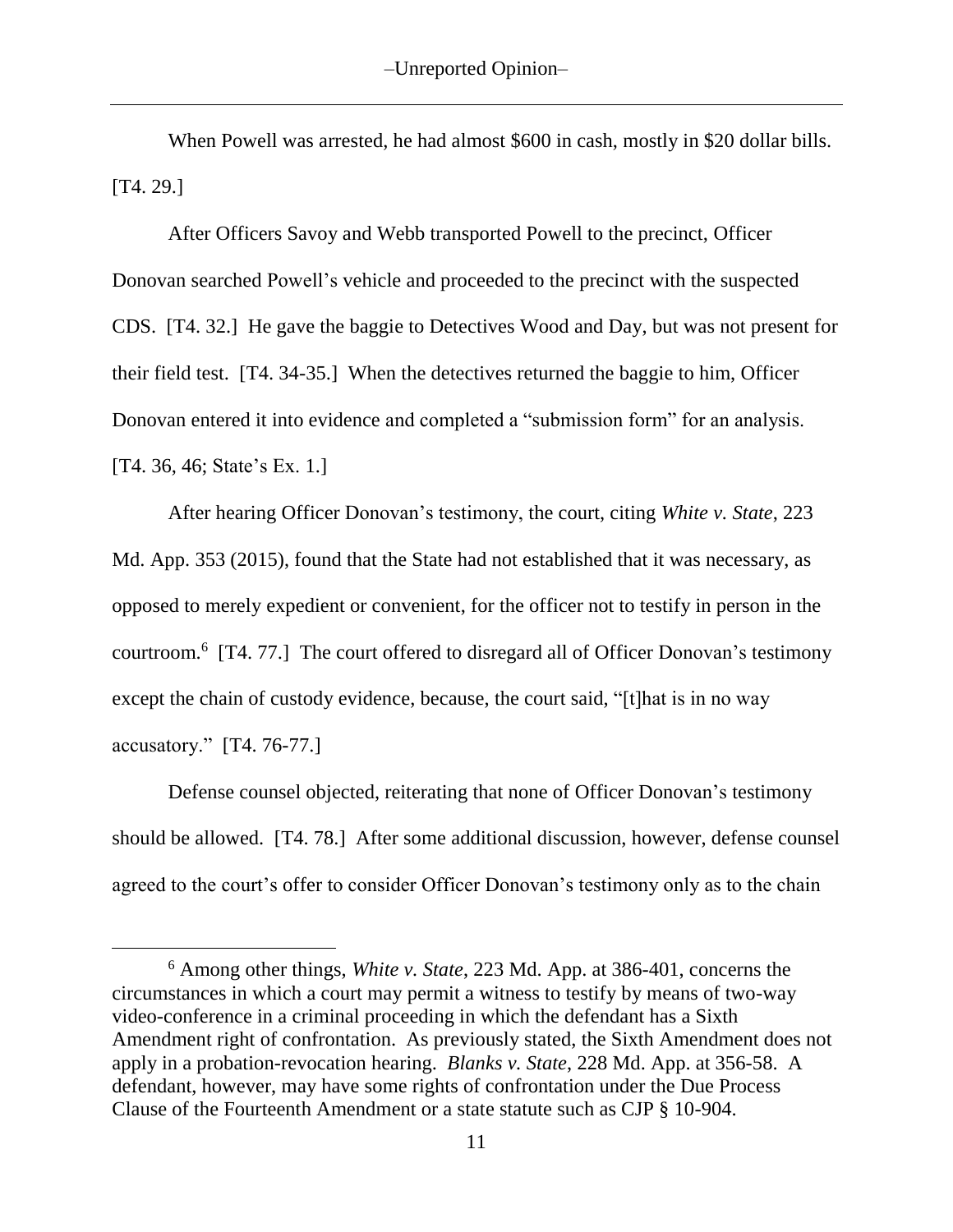of custody, as long as the defense was not deemed to have waived any issues for appellate review. The court agreed, saying that it would "try [its] hardest to forget" the other aspects of the officer's testimony in analyzing the evidence. [T4. 79.]

At the conclusion of the hearing, the court found by a preponderance of the evidence that Powell had violated the conditions of his probation because he "was in possession of a controlled dangerous substance[.]" [T4. 88.] The court cited both Officer Savoy's account of recovering the baggie and Officer Donovan's testimony that "he took that package, had it field[-]tested by Detective Day [sic] and then submitted it to the Evidence Control Unit where it was tested and found to be positive for cocaine." [T4. 87.]

On March 16, 2018, the court sentenced Powell to 11 years in Case No. 114273029 and to concurrent sentences of seven years, seven months, and 12 days in Case No. 112199006 and Case No. 113336018. [S. 29.]

#### **DISCUSSION**

### **I. Chemist as Witness**

Powell contends that the court committed reversible error in denying his "request for the presence of the analyst" and instead "allow[ing] the State to introduce the chemical analysis report as substantive evidence that the alleged CDS was cocaine." For reasons that follow, we agree.

A probation revocation hearing is a civil proceeding to determine whether a respondent violated a condition of probation and, if so, whether that violation warrants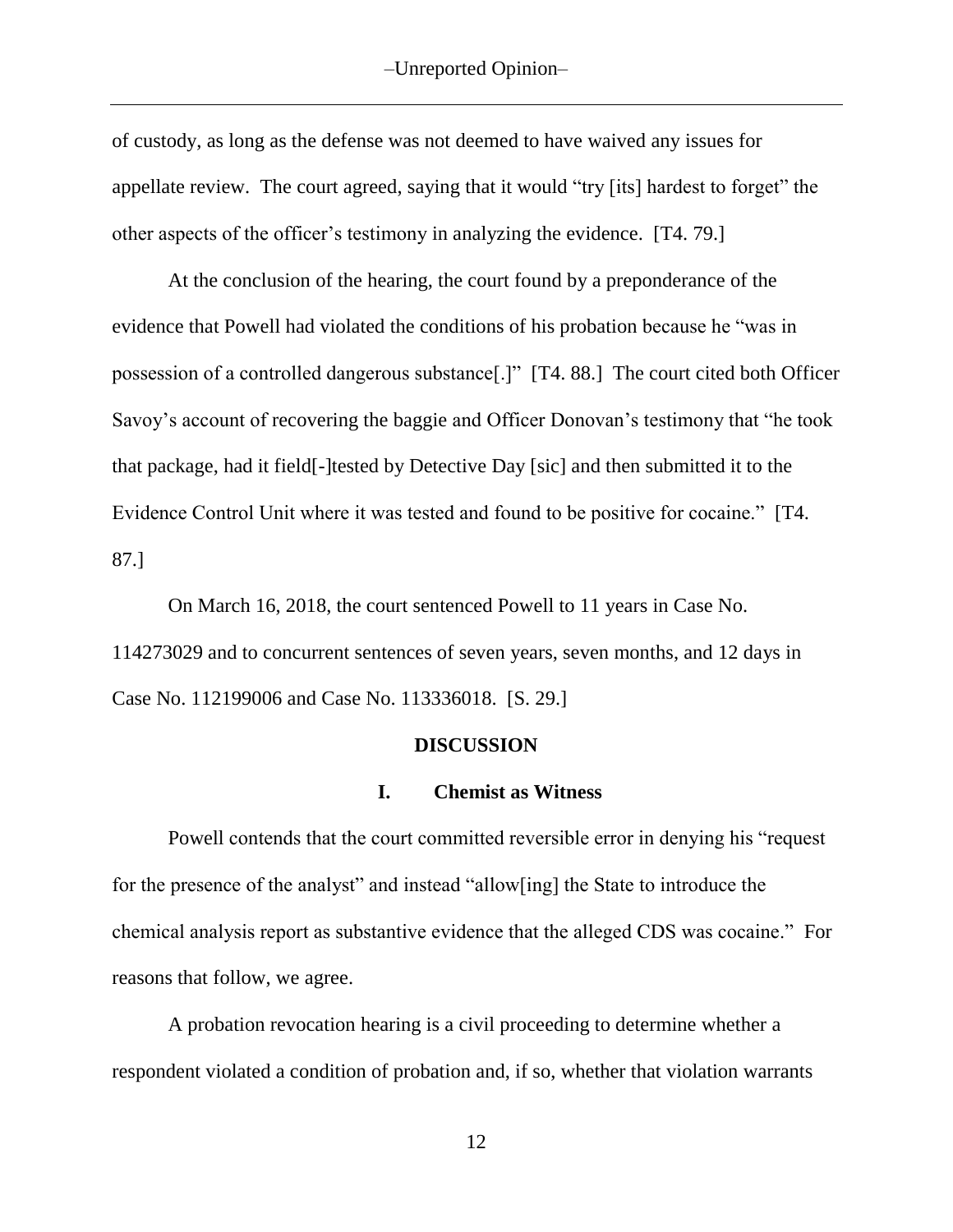revoking probation. *See Bailey v. State,* 327 Md. 689, 695 (1992) (citation omitted). The State bears the burden of proving a violation by a preponderance of the evidence. *See id.* The decision to revoke probation is typically reviewed under the deferential standard for abuse of discretion (*see*, *e.g*., *Hammonds v. State*, 436 Md. 22, 31-32 (2013)), but we may always conduct a plenary, de novo assessment into whether a circuit court exercised its discretion in accordance with the appropriate legal standards. *See Morton v. Schlotzhauer*, 449 Md. 217, 231 (2016).

Although neither the Confrontation Clause nor the strict rules of evidence apply during revocation hearings, "[t]he Due Process Clause of the Fourteenth Amendment to the United States Constitution imposes procedural and substantive limits on the revocation of the conditional liberty created by probation." *State v. Fuller*, 308 Md. 547, 552 (1987); *see Blanks v. State*, 228 Md. App. 335, 339 (2016) ("the right to confront witnesses as protected by the Due Process Clause of the Fourteenth Amendment does apply" to probation revocation proceedings).

Because a revocation of probation may result in a loss of liberty, due process requires that a probationer "have an opportunity for a hearing [with] certain components before the probation is revoked." *State v. Brookman*, 460 Md. 291, 315 (2018) (citing *Gagnon v. Scarpelli*, 411 U.S. 778, 782 (1973); *Morrissey v. Brewer*, 408 U.S. 471 (1972)). "[T]he minimum requirements for a hearing concerning revocation of probation must include at least the following elements: (1) written notice of the alleged violation; (2) disclosure of the evidence on which the alleged violation is based; (3) an opportunity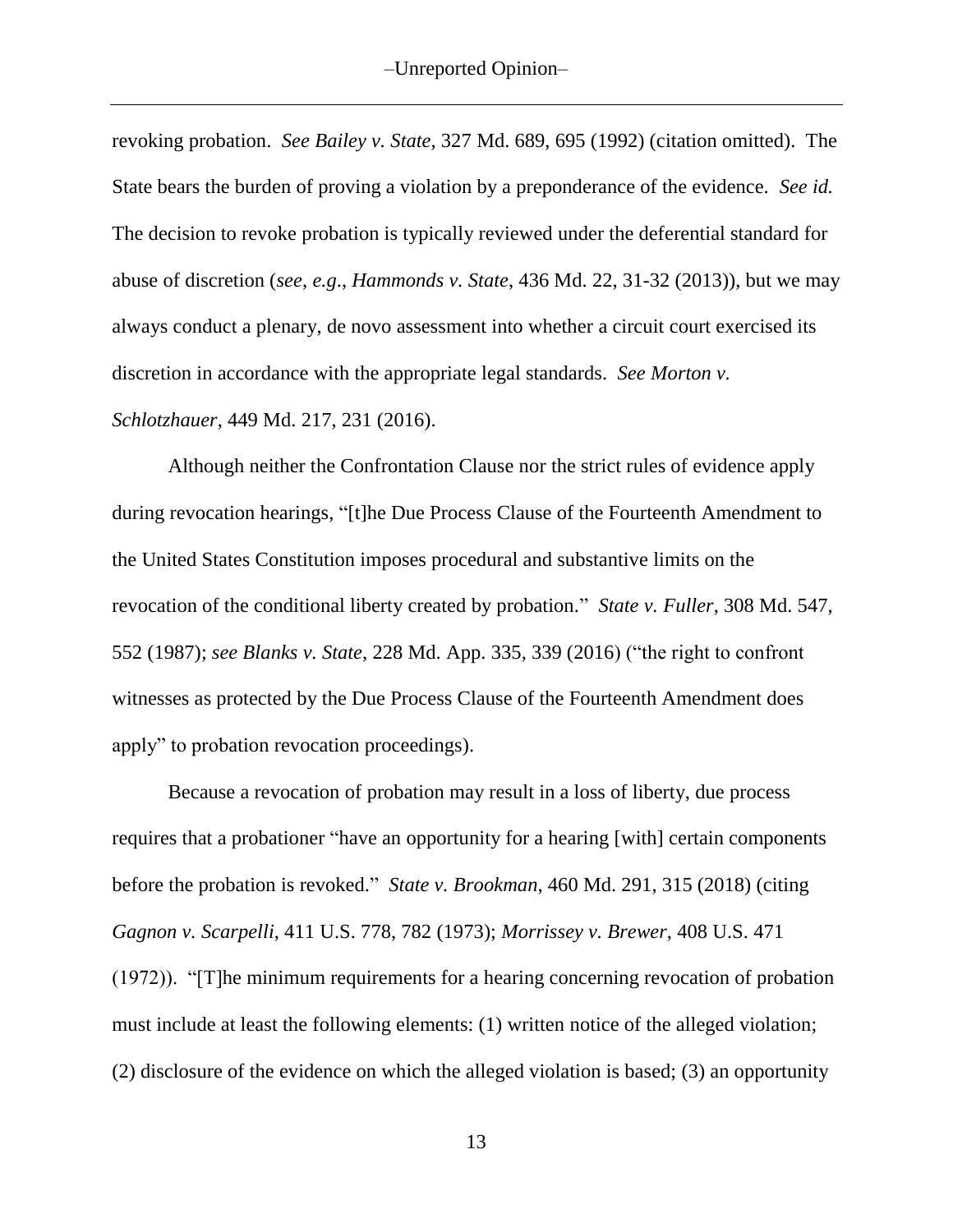to be heard and to present witnesses and documentary evidence; [and] (4) an opportunity to confront and cross-examine adverse witnesses." *Id.* at 315-16 (citing *Gagnon v. Scarpelli*, 411 U.S. at 786; Md. Rule 4-347(e)). Nonetheless, "due process does not require that such a hearing be conducted under the formal rules of evidence." *Id*. at 316.

"The procedures to be followed to implement these minimum due process rights are 'the responsibility of each State' to adopt, by legislation or judicial decision." *Blanks v. State*, 228 Md. App. at 353 (quoting *Morrissey v. Brewer*, 408 U.S. at 488). The General Assembly has codified specific protections for a probationer's right to confront those who conduct chemical analyses on which the State relies in revocation of probation proceedings.

At issue here is CJP § 10-914, which "provides for the admission of laboratory test reports in probation revocation hearings and permits confrontation of the chemists who conducted the tests." *McDonald v. State*, 314 Md. 271, 282 (1988). In pertinent part, the statute provides:

(a) *In general.* – A laboratory test, performed by a laboratory certified by the Maryland Department of Health and approved by the Division of Parole and Probation of the Department of Public Safety and Correctional Services, indicating that the defendant has used a controlled dangerous substance as defined in  $\S$  5-101 of the Criminal Law Article . . . is sufficiently reliable to justify revocation of the defendant's probation or work release, without an expert witness from the laboratory testifying in court to support the contents of a report of the laboratory test. . . .

(c) *Report of test prima facie evidence of test results.* – A report of a laboratory test is prima facie evidence of the results of the laboratory test...

.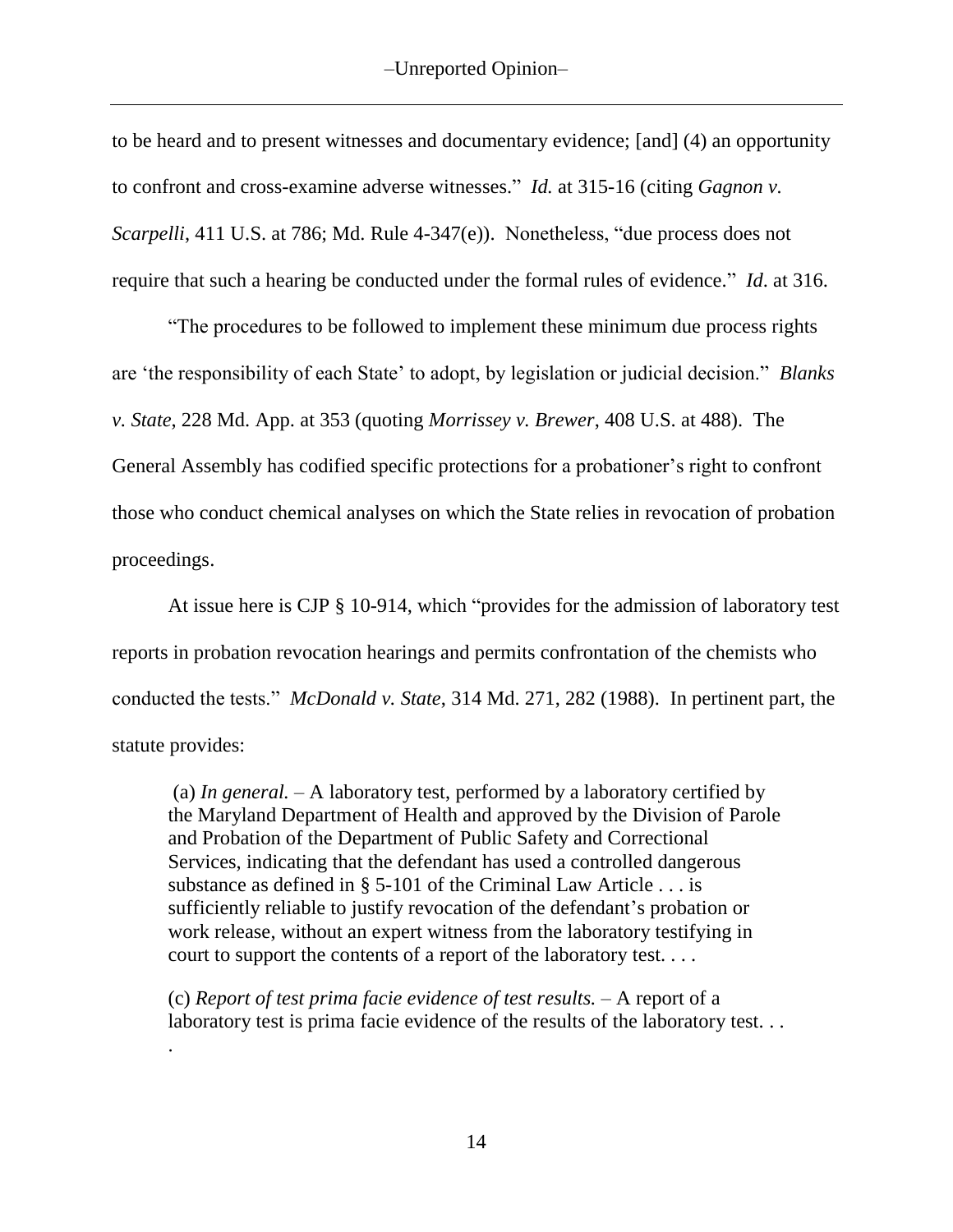(e) *Chemist or analyst subject to cross-examination.* – Subject to the provisions of subsection (f) of this section, if a laboratory report or statement is admitted in evidence, the chemist or analyst who performed the laboratory test is subject to cross-examination by any party to the proceeding.

(f) *Written demand for presence of chemist or analyst at hearing.*  $- (1)$  **On written demand of a defendant filed in the proceeding at least 5 days before the hearing to revoke a defendant's probation or work release, the prosecution shall require the presence of the chemist or analyst who performed the test or any individual in the chain of custody or control as a prosecution witness.**

(2) The provisions of subsections (a), (b), and (c) of this section concerning prima facie evidence do not apply to the testimony of a witness whose presence is required under this subsection.

(Emphasis added.)

In this case, the challenged report (State's Exhibit 2), dated September 1, 2016, is

labeled "CHEMISTRY REPORT" adjacent to the following heading:

Baltimore County Police Department Forensic Services Section Laboratory Report

The report identifies the submitting officer's name ("DERECK DONOVAN"), the

analyst's name ("Roger F. Covington #9885, Forensic Chemist II"), and the evidence

received ("Plastic bag containing white substance," by item number). The stated

"CONCLUSION" is that the tested substance is "Cocaine – CDS II Net weight 13.88

grams" as tested by "Gas Chromatography/Mass Spectrometry." The following words

appear above the analyst's signature:

I hereby certify that I am employed by the Baltimore County Police Department and am certified by the Maryland State Department of Health and Mental Hygiene as a chemist to perform tests to identify any and all controlled dangerous substances. I am qualified as a chemist under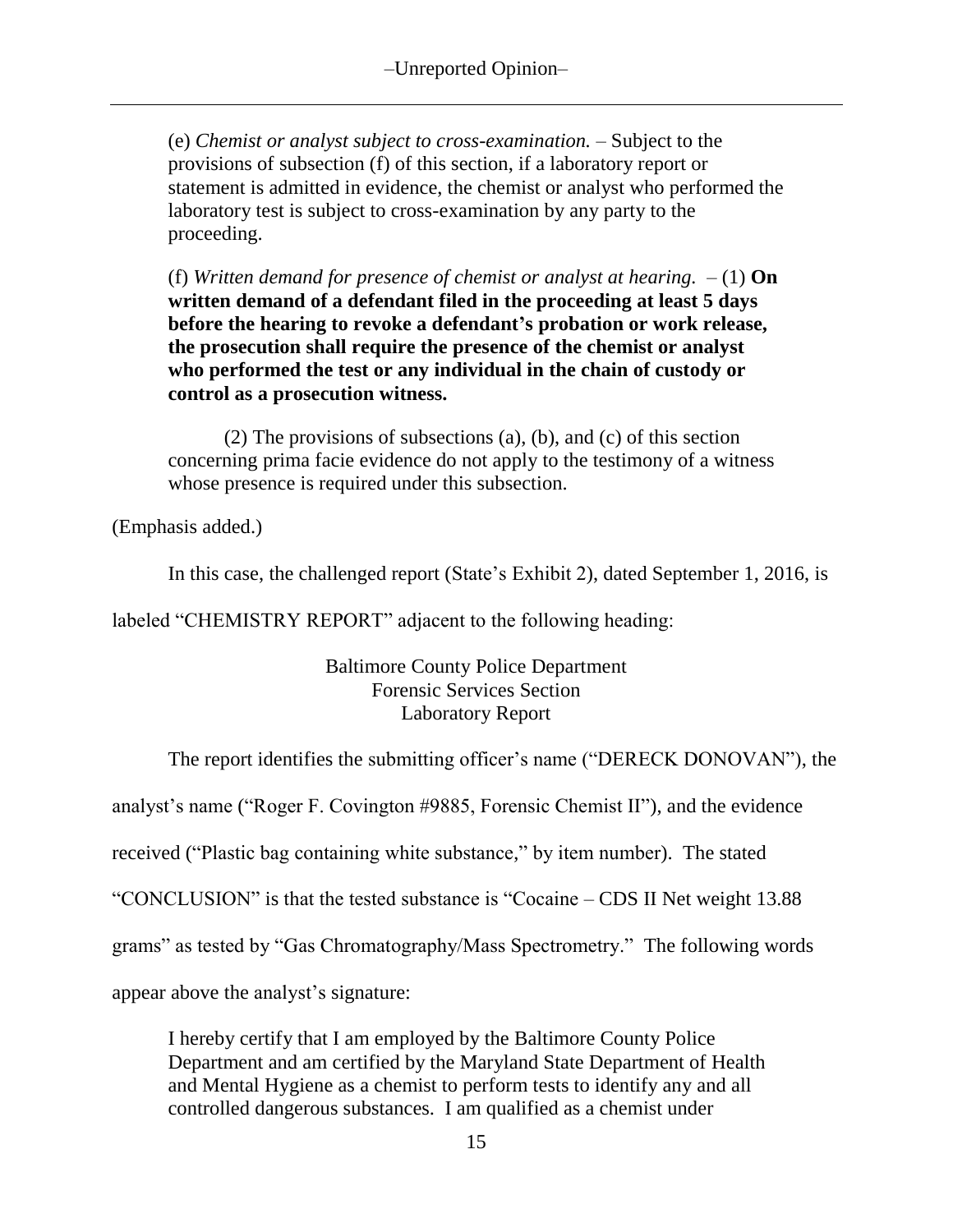standards approved by the Maryland State Department of Health and Mental Hygiene to analyze controlled dangerous substances. The above listed substances were properly tested by me utilizing analytical and qualify control procedures approved by the Maryland State Department of Health and Mental Hygiene. The evidence submitted in this case is in essentially the same condition as when I received it, except for that material consumed in the analytical process. This report contains the opinions and interpretations of the undersigned analyst based on reliable scientific data and is a true and accurate record of the examination(s) conducted. If an item has a numerical weight recorded in this report, it is accurate to within  $+/-0.06$  grams, at a coverage probability of 95.45%.

Citing CJP § 10-914, Powell contends that the court erred in denying him his right to cross-examine the chemist who conducted the test and produced this report. He points to the court's failure to make any "factual findings as to the reliability of the report or whether the State had shown good cause for admitting the report in lieu of live testimony." He argues that the report contains "conclusions which ought to be tested by cross-examination[,]" because it "contains no information about how the chemical test was conducted, other than a 'method code' that corresponds to the words 'Gas/Chromotography/Mass Spectrometry (GC/MS)'" and a statement by the chemist that he "properly tested" the "listed substances" according to "procedures approved by" the Health Department. Moreover, Powell argues, "there is insufficient evidence in this record upon which the trial court could have found good cause for admitting the report in the place of live testimony," because the prosecutor "gave no further information" beyond saying that she called a telephone number for the retired chemist, but no one answered. In Powell's view, "[i]t is difficult to imag[ine] that the State's Attorney's Office for Baltimore County would be unable to acquire any information – other than a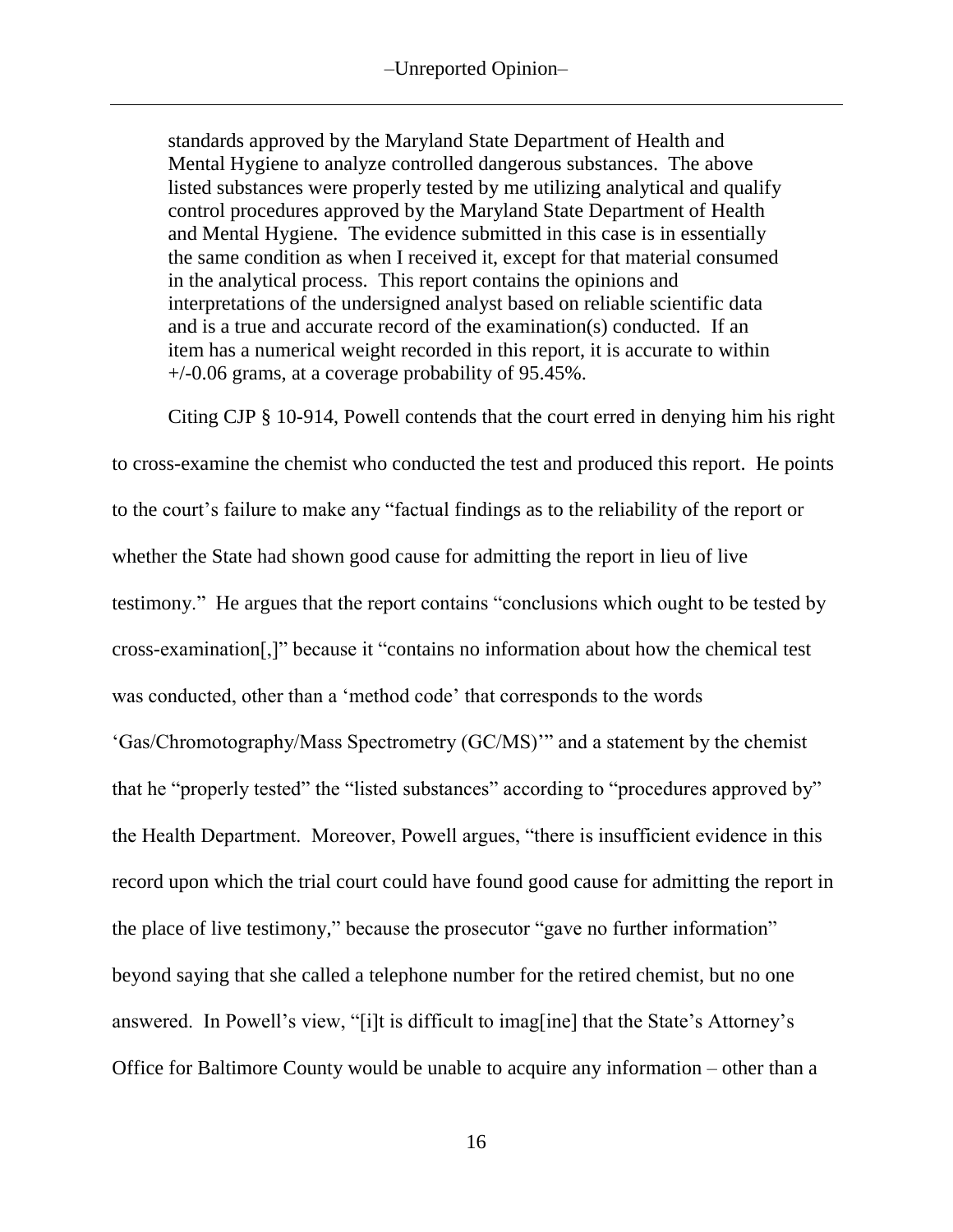single phone number – regarding a recently-retired analyst who presumably had tested numerous samples to be used as evidence in pending criminal matters."

We agree that the court erred in ruling that the State was not required to produce the chemist. Pursuant to CJP § 10-914(e) and (f), once defense counsel filed a timely written demand invoking Powell's statutory right to confront the chemist or analyst who performed the chemical analysis, the State had an obligation to "require the presence of the chemist or analyst who performed the test or any individual in the chain of custody or control as a prosecution witness." As our detailed review of the record establishes, the State relied on the chemist's report to establish essential elements of its case, *i.e.*, the chain of custody for the baggie, the test procedures that were applied to its contents, and the results of that testing. Under CJP § 10-914(f), the defendant at a probation revocation hearing has the right to cross-examine the person who performed such testing. Focusing on precedent that reliable hearsay is generally admissible in a revocation of probation hearing, the court neither acknowledged the statutory right to cross-examine the chemist nor afforded Powell that statutory right.

The State contends that the chemist's report was admissible under *Blanks v. State*, 228 Md. App. at 358-62, in which this Court held that a probationer did not have a due process right to confront and cross-examine the lab technicians who tested his urine sample. We disagree that *Blanks* negates the statutory right in CJP § 10-914(f).

In contrast to this case, there was no indication in *Blanks* that the defendant filed a timely written demand under CJP § 10-914(f). Moreover, the State "presented live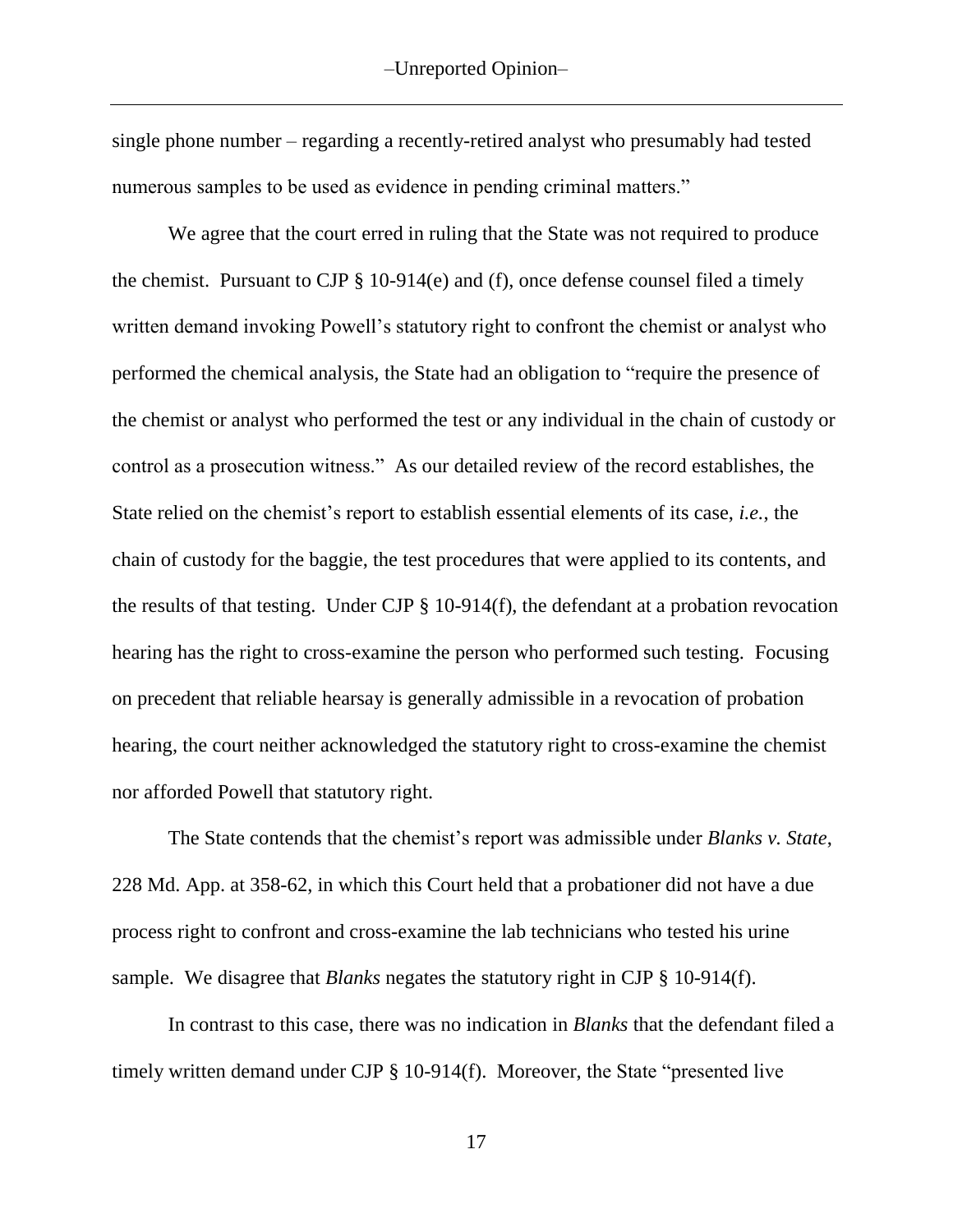testimony from two witnesses . . . detailing the collection and analysis of Blanks's urine sample." *Blanks v. State*, 228 Md. App. at 359. One was the officer who collected the sample and submitted it for analysis. *Id*. at 340. The other was the director of the laboratory who supervised testing of that sample, "using an 'assembly line' system, with different employees in different divisions performing the individual steps." *Id*. at 344. Here, the court ruled that the State was not required to produce anyone who was involved in testing the contents of the baggie that was submitted by Officer Donovan.

We cannot say that foreclosing that opportunity was harmless, because the chemist's work was an essential link in the chain of custody and, in turn, a necessary element of the State's proof that Powell was in possession of cocaine. *Cf. White v. State*, 223 Md. App. 353, 400 (2015) (characterizing a serologist as "a material witness in the chain of custody for the forensic evidence," so that "any error in allowing [that witness] to testify via videoconference" would not have been harmless). Indeed, the court expressly relied on the chemist's results in finding that Powell violated the conditions of his probation. Accordingly, we shall vacate the judgment and remand for further proceedings, including a new probation revocation hearing at which Powell may crossexamine the chemist in accordance with CJP § 10-914.

### **II. Skype Testimony**

Our decision moots Powell's alternative assignment of error, in which he challenged the admission of Officer Donovan's testimony via Skype. Because that issue may arise on remand, however, we note that Maryland Rule 2-803, which went into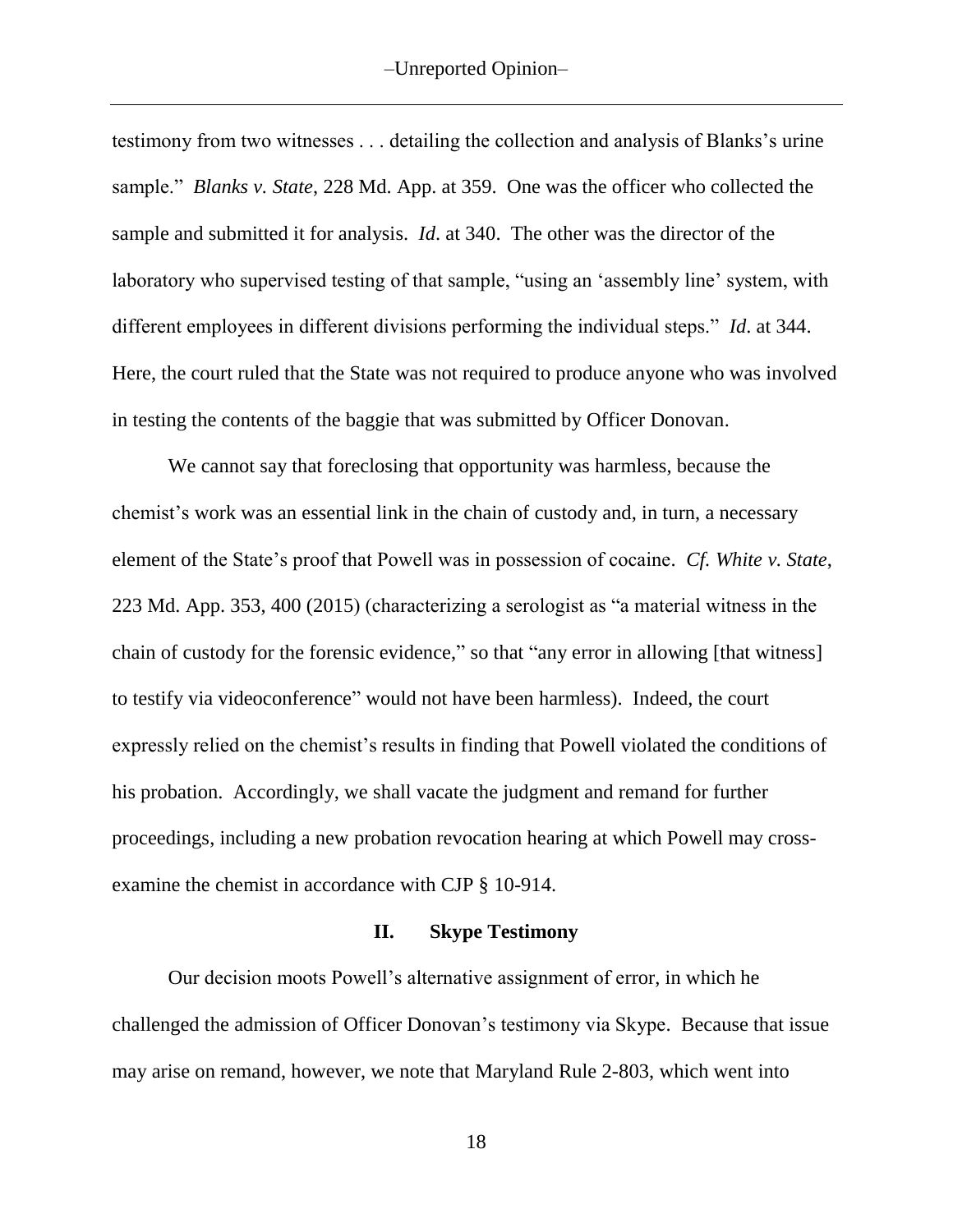effect after the proceedings challenged here, expressly authorizes testimony by "remote electronic means," albeit with significant limitations and standards.

Unless the parties consent, Rule 2-803(c) requires a court to find that a remote witness is "an essential participant" who is not present in the courtroom "by reason of illness, disability, risk to the participant or to others, or other good cause," and that such participation "by remote electronic means will not cause substantial prejudice to any party or adversely affect the fairness of the proceeding" before the witness may testify by remote electronic means. Md. Rule 2-803(c). Although "the court may consider the distance involved and whether there are any significant impediments to the ability of the participant to appear personally[,]" "mere absence from the county or State" does not "constitute good cause[.]" Md. Rule 2-803, Committee Note.

Moreover, Rules 2-804 and 2-805 set forth express requirements for remote electronic participation. Among these are the following "minimum requirements":

(1) All participants shall be able to communicate with each other by sight, hearing, or both as relevant.

(2) Unless waived by the participants, all participants shall be able to observe all physical evidence and exhibits presented during the proceeding, and the program shall permit participants to transmit documents as necessary.

(3) Video quality shall be adequate to allow participants and the factfinder to observe the demeanor and non-verbal communications of other participants. Sound quality shall be adequate to allow participants to hear clearly what is occurring where each of the participants is located.

Md. Rule 2-805(c).